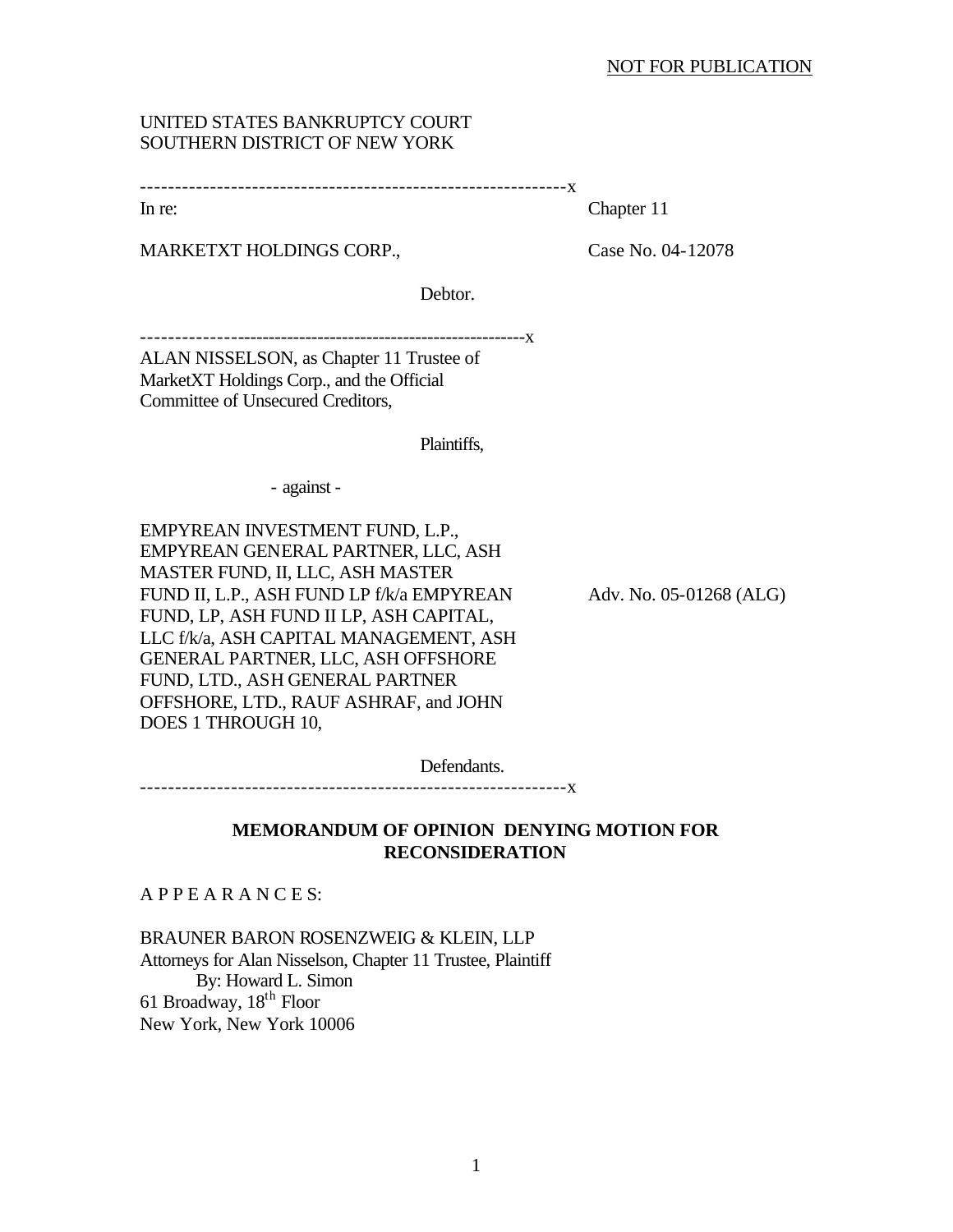KAYE SCHOLER LLP Attorneys for the Official Committee of Unsecured Creditors, Plaintiff By: Lester M. Kirshenbaum Margarita Y. Ginzburg Dina Rovner 425 Park Avenue New York, New York 10022

DENNER ASSOCIATES, P.C. Attorneys for Defendants By: Gary G. Pelletier Four Longfellow Place, 35<sup>th</sup> Floor Boston, MA 02114

J.L. SAFFER, P.C. Attorneys for Defendants By: Jennifer L. Saffer 20 Vesey Street,  $7<sup>th</sup>$  Floor New York, New York 10007

## **ALLAN L. GROPPER UNITED STATES BANKRUPTCY JUDGE**

The Defendants have moved for reconsideration of the Court's Memorandum Opinion dated January 10, 2006 holding the Defendants in contempt. The rule permitting reconsideration is "narrowly construed and strictly applied in order to avoid repetitive arguments already considered by the Court." *Winkler v. Metropolitan Life Ins.*, 340 F. Supp. 2d 411, 413 (S.D.N.Y. 2004); *Griffin Indus., Inc.*, 72 F. Supp. 2d at 368; *In re Best Payphones, Inc.*, 2003 WL 1089525, at \*2 (Bankr. S.D.N.Y. 2003). A motion for reconsideration is "limited to the record that was before the Court on the original motion." *Periera v. Aetna Cas. & Sur. Co. (In re Payroll Express Corp.)*, 216 B.R. 713, 716 (S.D.N.Y. 1997) (internal citations omitted).

The Defendants first contend that there was no clear and unambiguous Court order to serve as a predicate for the contempt motion. This is an exact repetition of an argument previously asserted and does not justify a motion for reconsideration. *In re*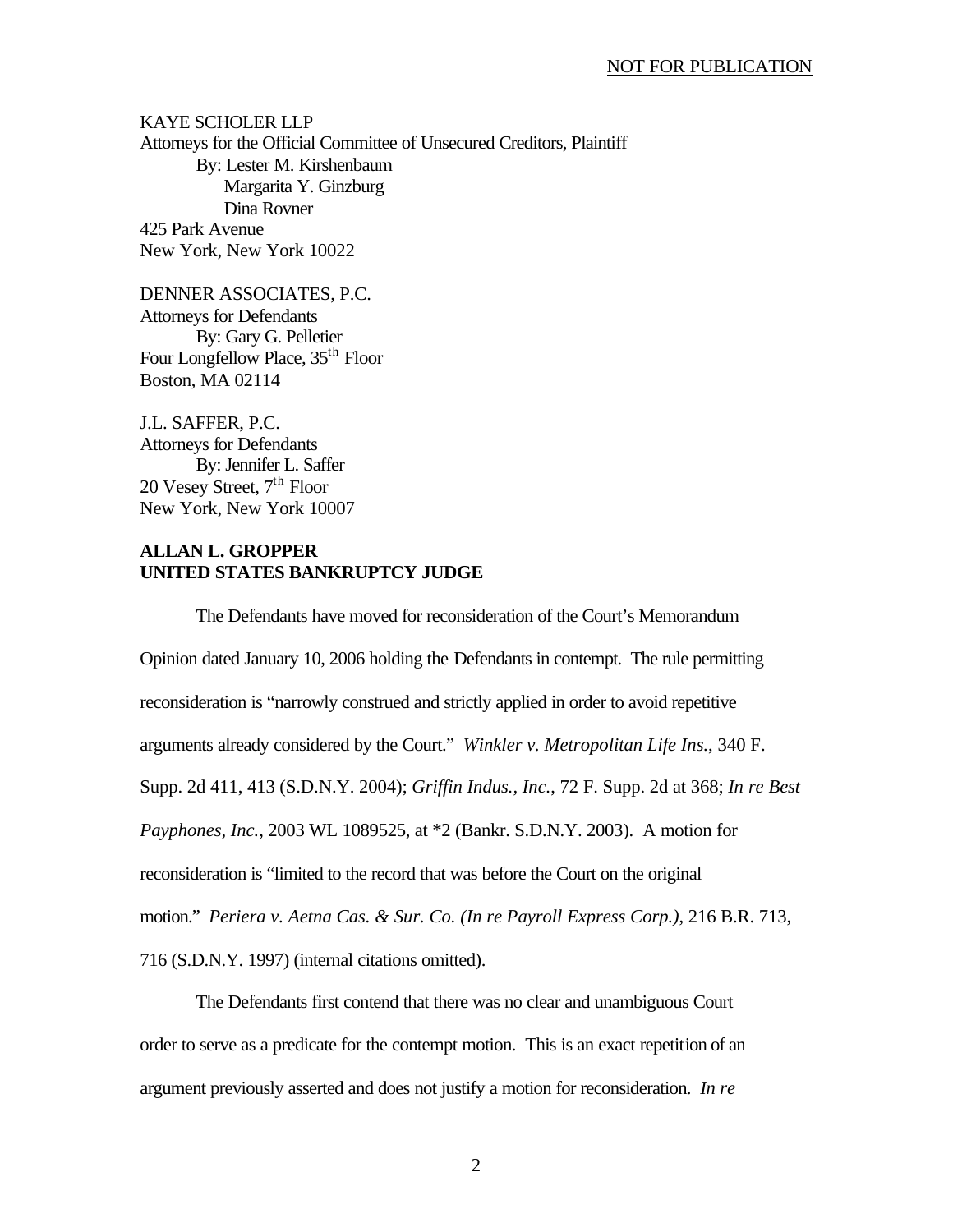*Jamesway Corp.*, 203 B.R. 543, 546 (Bankr. S.D.N.Y. 1996). It does not "demonstrate the need to correct a clear error or prevent manifest injustice." *Sanofi-Synthelabo v. Apotex, Inc.*, 363 F. Supp. 2d 592, 594 (S.D.N.Y. 2005), citing *Griffin Indus., Inc. v. Petrojam, Ltd.*, 72 F. Supp. 2d 365, 368 (S.D.N.Y. 1999).

The Defendants further argue that a brief footnote on page 25 of the Court's Memorandum Opinion "contradicts fundamental precepts of income tax jurisprudence." (Defs. Mem. of Law in Supp. of Mot. for Recons. at 6.) The footnote is plainly not a material holding and essentially noted the lack of reality to the Defendants' position, a perception their latest motion does nothing to dispel. See *Nat'l Ass'n of Coll. Bookstores, Inc. v. Cambridge Univ. Press*, 990 F. Supp. 245, 254 (S.D.N.Y. 1997), quoting *Anglo-American Ins. Group, P.L.C. v. CalFed Inc.*, 940 F. Supp. 554, 557 (S.D.N.Y. 1996) (movant must show "that the Court overlooked controlling decisions or factual matters 'that might materially have influenced its earlier decision.'")

Finally, the Defendants argue that the Court cannot enter a dispositive order but must refer the contempt motion to the District Court. The Defendants cite cases under a prior version of Bankruptcy Rule 9020. See *Stein and Day Inc. v. Coordinated Sys. and Servs. Corp.*, 83 B.R. 221 (Bankr. S.D.N.Y. 1988); *Omega Equip. Corp. v. John C. Louis Co., Inc. (In re Omega Equip. Corp.)*, 51 B.R. 569 (D.D.C. 1985); *In re Kalpana Elecs., Inc.*, 58 B.R. 326 (Bankr. E.D.N.Y. 1986). It is well accepted, in light of the 2001 amendments to Rule 9020, that bankruptcy courts have power to enter civil contempt orders. See 10 Collier on Bankruptcy ¶ 9020.01-9020.02 (15th ed. rev. 2005); *Egbarin v. Connecticut Diagnostics, LLC*, 286 B.R. 45, 47 (Bankr. D. Conn. 2002); see also *Bartel v. Shugrue (In re Ionosphere Clubs, Inc.)*, 171 B.R. 18, 21 (S.D.N.Y. 1994), decided prior

3